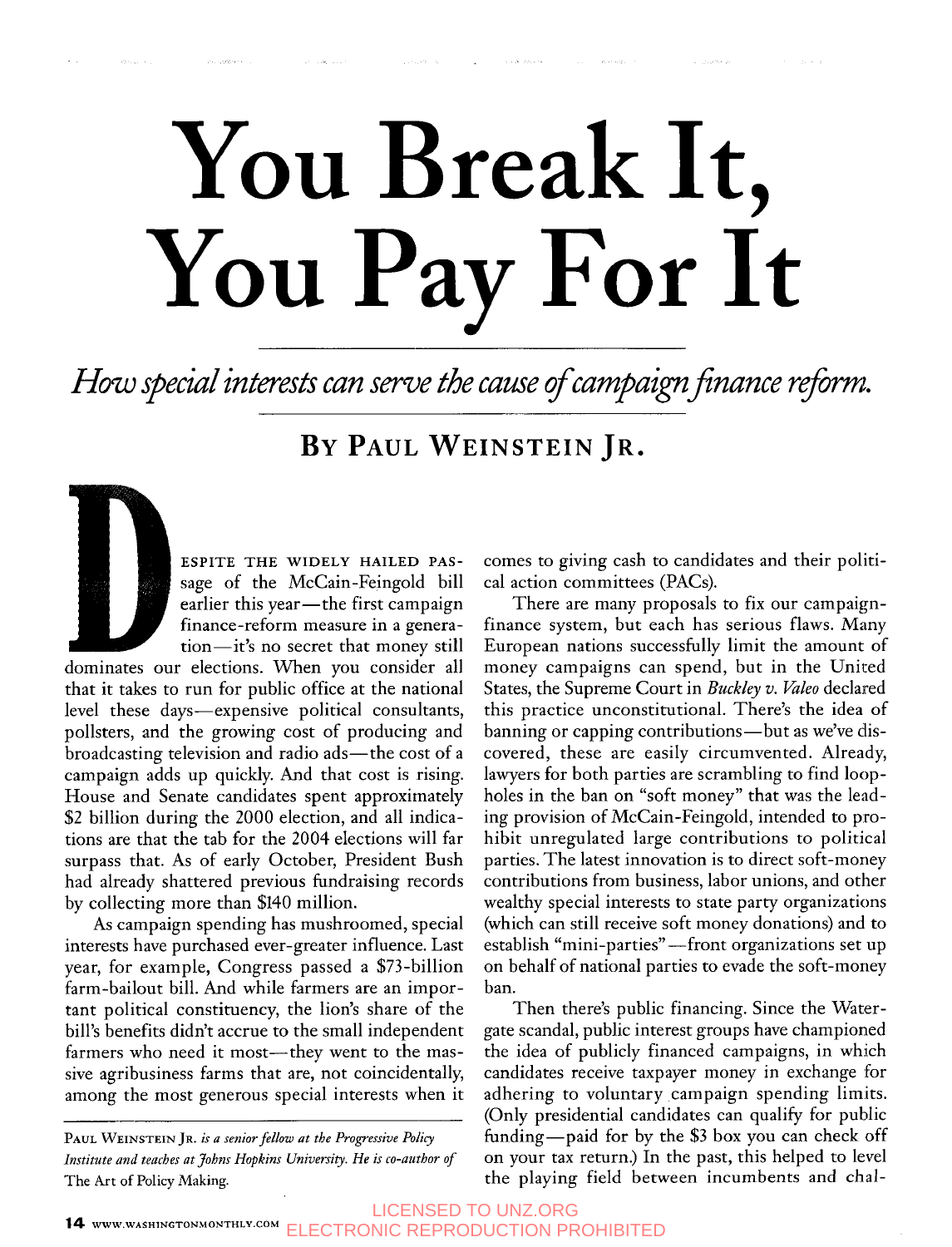lengers: Gerald Ford, Jimmy Carter, and George H.W. Bush all lost their reelection bids to publicly financed candidates.

Reformers have long wanted to take the next logical step and employ public financing not just in presidential contests but in House and Senate races, too. Purely as a matter of policy, the idea makes

sense. In addition to limiting the influence of special interests in Congress, it would allow lawmakers and time on the stump talking the phone dialing for dollars. It would also eliminate much of the need for sitting prescandidates to spend more about issues, and less time on idents to spend every third

day traveling around the country attending congressional fundraisers (a practice Bill Clinton perfected and George W. Bush has taken to new levels of excess). Unfortunately, no one has ever come up with a politically practical way to pay for public financing of congressional general election campaigns. The roughly \$250 million raised by the voluntary check-off barely covers the cost of presidential races, and, though the amount was increased from \$1 to *\$3* to make up for the declining number of contributions, the percentage of taxpayers who choose to contribute has dropped from a high of almost 29 percent in 1980 to 12.5 percent in 1997 (the most recent year for which figures are available). The government could, in theory, tap general revenues for this purpose. But the notion of taxing voters to pay for congressional campaigns is one for which lawmakers have understandably shown minimal enthusiasm.

All of which suggests that we need a new way to achieve public financing for congressional races. And I have an idea-one that would be popular with average Americans because it won't cost them a dime. Special interests are the biggest beneficiaries of the current campaign finance system, so why not make them pay to clean it up? Just as we tax gasoline to pay for road repairs, why not charge special interest groups fees to fix our campaign finance system by providing campaign funds to candidates who agree to forego other donations for the general election?

ical action committee, political consultant (yes, pollsters too), and government contractor would be charged a fee, either once up front or on an annual basis. There are approximately 25,000 lobbyists, political consultants, and PACs in the United States, and more than 450,000 government contractors and vendors. An annual fee of, say, \$2,000 would raise in

## **Special interests are the biggest beneficiaries of the current campaign finance system, so why not make them pay an annual fee to clean it up?**

excess of \$1.9 billion every election cycle, more than enough to cover the general election cost of every House and Senate race. This money would be placed in what I'd call a "Democracy Endowment" (with full credit to Al Gore, who coined the term). This endowment would be an independent entity administered by a board of trustees nominated every five years by the president and approved by the Senate. Any candidates for federal office who agreed not to accept other sources of funding would be able to tap this endowment to pay for their campaign.

The precise amount of public funds individual candidates would receive would be based on a combination of factors, including the average cost of previous House and Senate campaigns and the cost of advertising in particular districts or states. Since the program would be voluntary—if it were mandatory it would be unconstitutional-candidates could choose not to participate and instead finance a campaign with private contributions or their own personal wealth, as Sens. Jon Corzine (D-NX) and Peter Fitzgerald (R-Ill.) have both done under the current campaign finance system. In order to discourage superrich candidates from opting out of participation in the Democracy Endowment and trying to buy an election, trustees could supplement the amount of money given to participating candidates who have to go up against a rich or privately funded opponent. Of course that leaves one important practical question: How on earth do you pass a law that every lobbyist and industry trade group in Washington would seem sure to oppose?

#### The answer is that a surprising number of special interests might, in fact, not oppose it. Here's

#### **A Special-Interest Toll**

Here's how it would work. Every lobbyist, polit-

**THE MONTAGE WAS EXAMOGED TO UNZ.ORG TO UNZ.ORG AND TO UNITED TO UNITED TO UNITED TO UNITED TO A LITE OF STATE**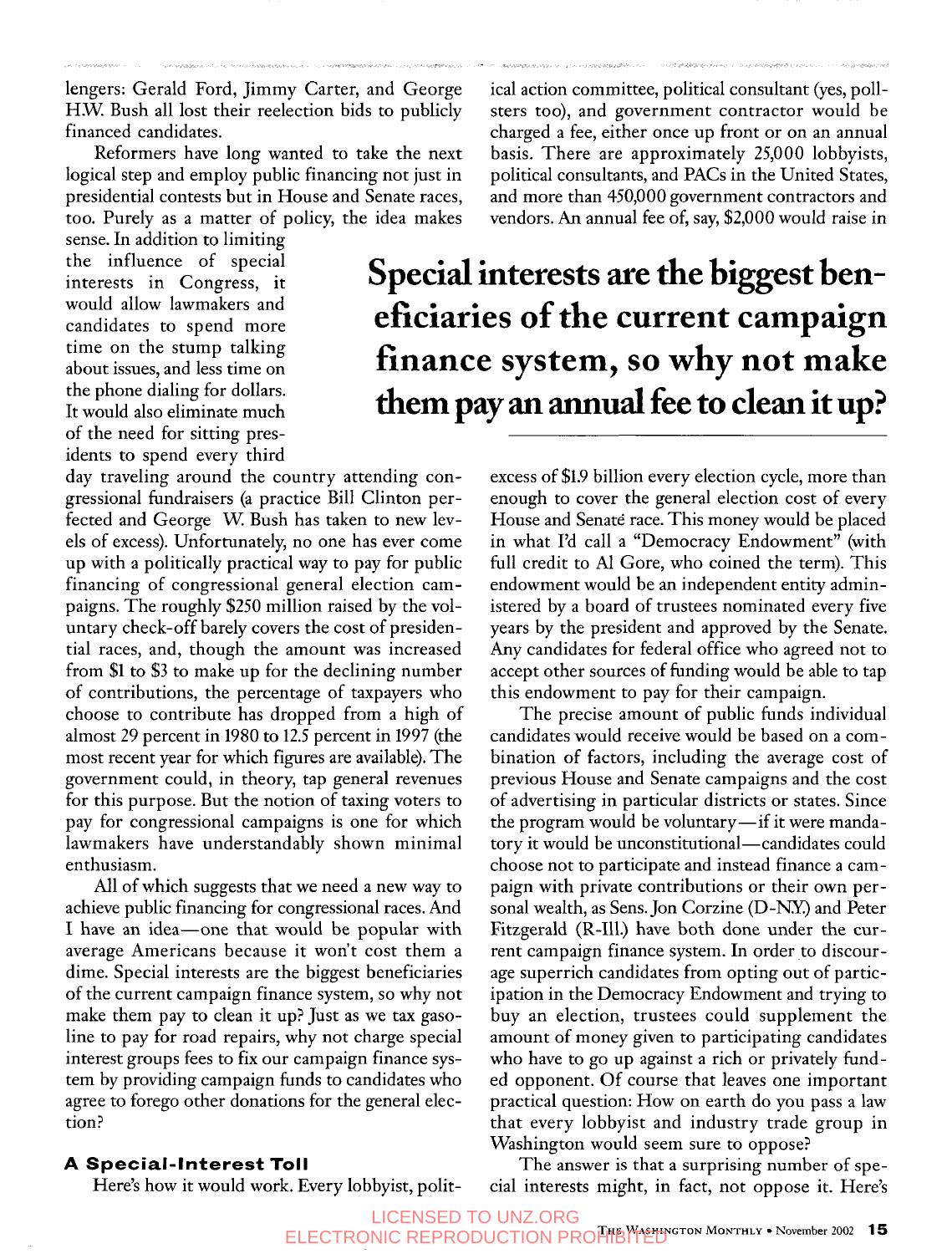

annual fee would allow lawmakers and candidates to spend more time on the stump talking about issues, and less time on the phone dialing for dollars.

why: Corporations like certainty; they want to know the bottom line. Businesses participate in the current system out of necessity, but by and large would prefer a system in which they paid an established fee to ensure themselves access instead of one in which they were constantly shaken down by political fundraisers. Indeed, some big businesses supported the McCain-Feingold soft money ban out of a strong desire to end the growing number of "requests" from politicians for more and more money.

Others will support this approach to cleanse their conscience. While some lobbyists are in the business just to make piles of money, others are former Hill staffers and government employees who originally came to Washington to serve the American public. Many of these folks believe in the causes they are advocating, and would be much happier arguing over the merits of a particular bill or regulation than they would over the sum of money they have to contribute to someone's campaign to get their issue heard. Moreover, most lobbyists-who rank somewhere between lawyers and ivory smugglers in the minds of most Americans—would love a chance to rehabilitate their image. It's hard to imagine now, but once, lobbying on behalf of certain causes and professional organizations was considered an honorable profession. Its importance was so significant that de Tocqueville argued that "in democratic countries the science of association is the mother of science; the progress of all the rest depends upon the progress it has made." My proposal would allow lobbyists and lobbying associations to regain their public respect and return to their original mission, disseminating information and analyzing the impact of ideas on different sectors of society, rather than bribing politicians to support the political will of a few well-off individuals or groups.

Still not convinced? Then think about this. Back in the mid-l980s, no one believed that a small group of senators and representatives could take on an array of special interests and close major loopholes in the tax code. But these lawmakers succeeded by enlisting the support of the one group politicians are more beholden to than special interests: the taxpayers. By getting their bill to the floor of Congress and framing the vote as a choice between "regular people" and "special interests," they passed the Tax Reform Act of 1986; lawmakers were more fearful of voters' wrath than lobbyists' threats and cajoles. Sens. McCain and Feingold used a similar strategy to pass their soft money ban. Advocates of a special-interest-funded Democracy Endowment could employ similar tactics by enlisting the right political lead ership and the support of the elite press.

Of course, even if lobbyists were to accept the idea of paying fees for public financing, they would surely fight to keep those fees as low as possible. But this urge, too, could be turned towards a noble end. For years, reformers have argued that political candidates should get free TV time to run campaign ads, in order to lower campaign costs and thereby reduce the need for special interest money. And for years, the broadcast industry, which makes a fortune from paid political advertising, has blocked the idea. But what if reform-minded lawmakers offered K Street a deal: We'll reduce the fees you will pay for public financing if we get free  $TV$  time? Suddenly, virtually every lobbyist, pollster, and contractor in town would have an incentive to lean on the broadcasters and on the lawmakers who support them to accept free TV time.

Together, these reforms surely wouldn't stop every campaign abuse. There will always be bigmoney donors eager to contribute to politicians, and clever politicians and lawyers will always find ways to skirt the rules in order to get that money. Getting all private money out of politics simply isn't an achievable goal. Nor is it a necessary one. The real goal ought to be to put as much distance as possible between wealthy special interests and elected officials who are supposed to act on behalf of the American people. The Democracy Endowment would do that, and it would do so without limiting free speech or starving campaigns of money. It's time for some political jujitsu—let's turn the biggest source of money politics into the handmaiden of reform.